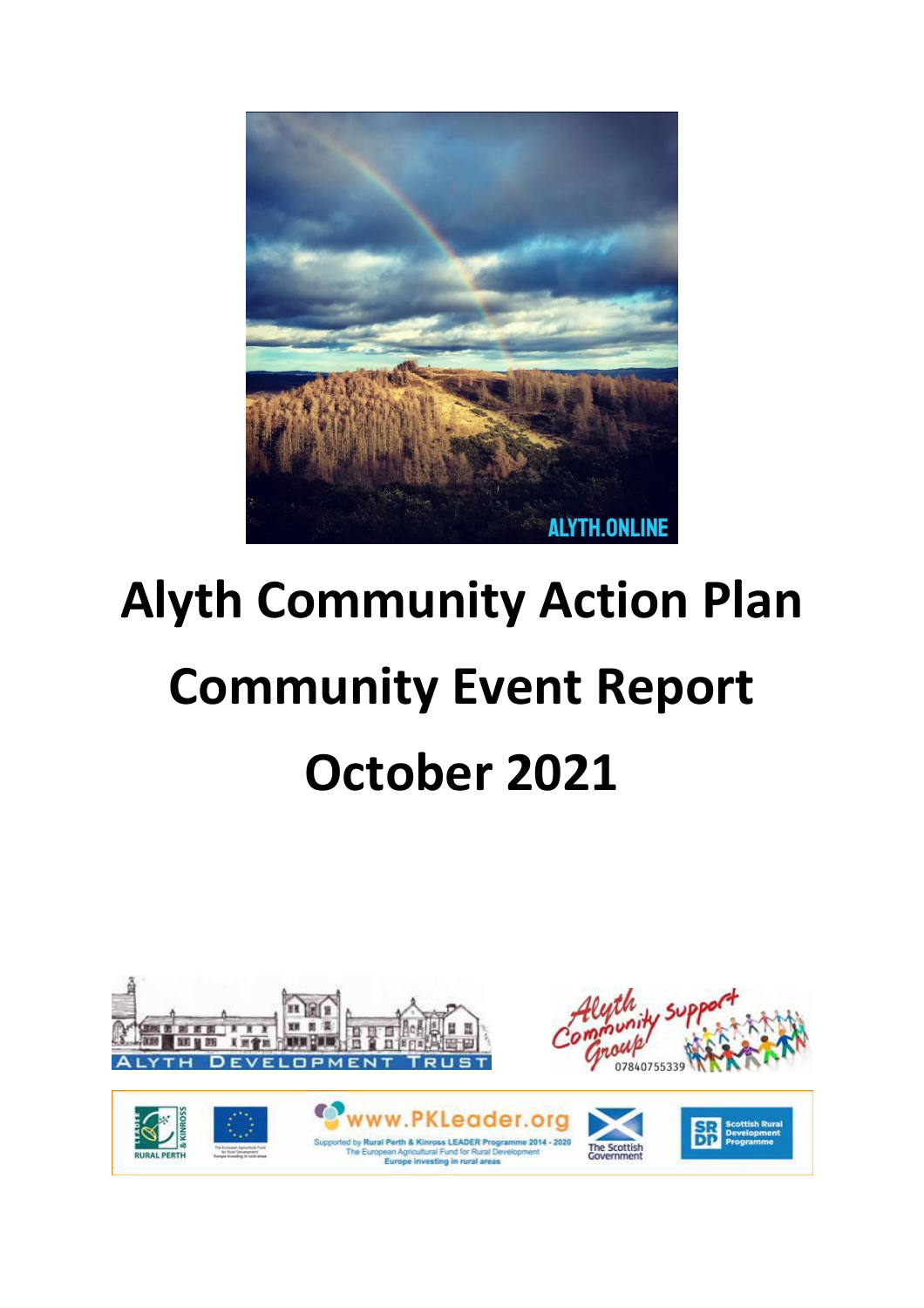| Acknowledgements                            | p.3  |
|---------------------------------------------|------|
| Introduction                                | p.4  |
| Theme 1: Built Environment                  | p.6  |
| Theme 2: Parks, Recreation and Heritage     | p.7  |
| Theme 3: Community and the Culture of Alyth | p.8  |
| Theme 4: Nature and Environment             | p.9  |
| Theme 5: Local Economy and Tourism          | p.13 |
| Theme 6: Services and Accessibility         | p.14 |
| <b>Top Voted Themes</b>                     | p.16 |
| <b>Contextualisation and Conclusion</b>     | p.17 |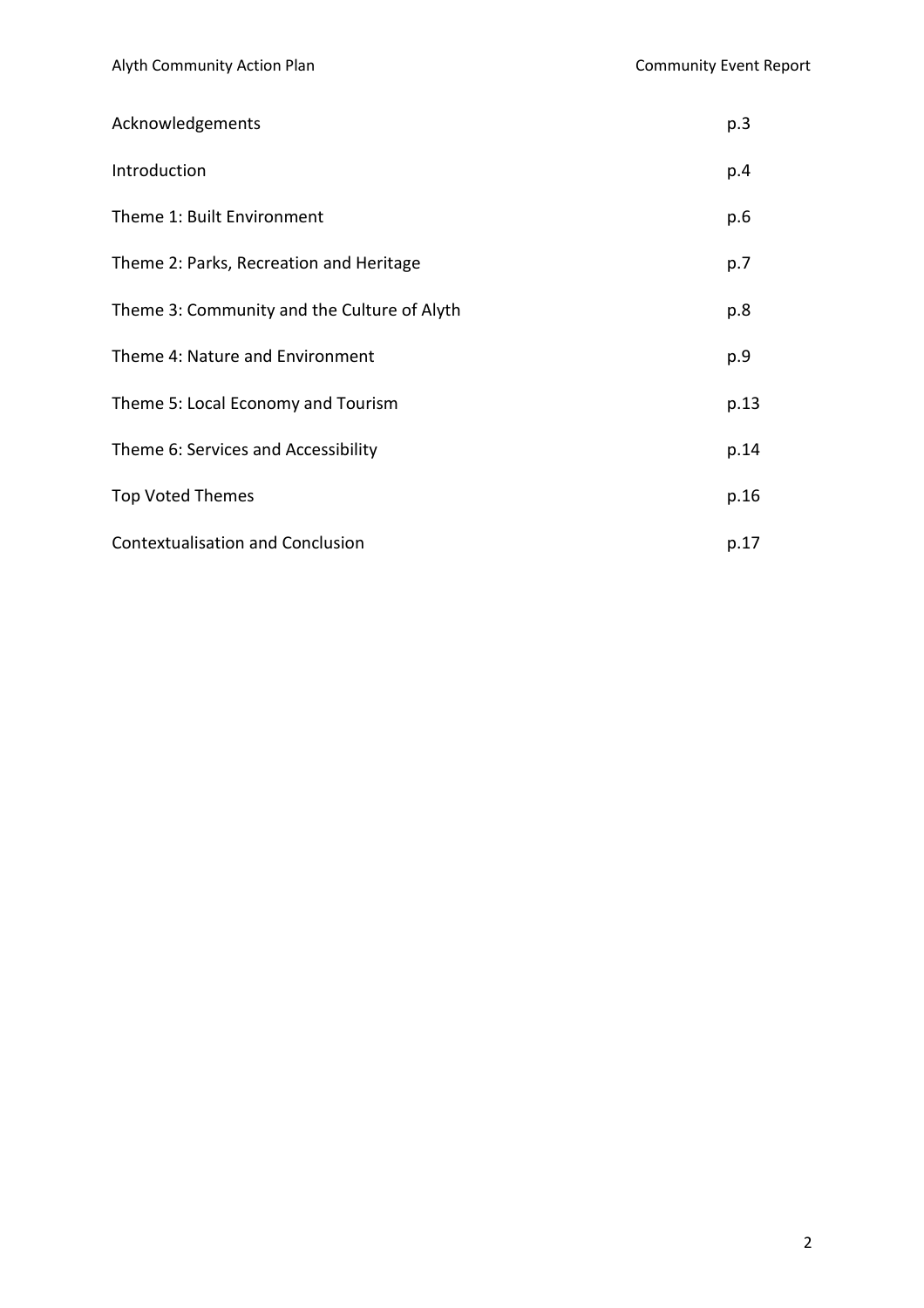#### **Acknowledgements**

This event was organised by Jennifer Devaney of the Community Action Plan (CAP) Steering Group, supported by the Community Connector and several members of the CAP Steering Group including: Russell Willis Taylor, Jo Worrall and Grant Train.

Funding for this work has been provided by LEADER.

This report is adapted from templates provided by STAR Development.

The cover photograph has been provided by Steve Taylor.<sup>1</sup>

<sup>1</sup> Taylor, S., 2021. *View From The Top of Alyth Hill* [accessed 6 December 2021]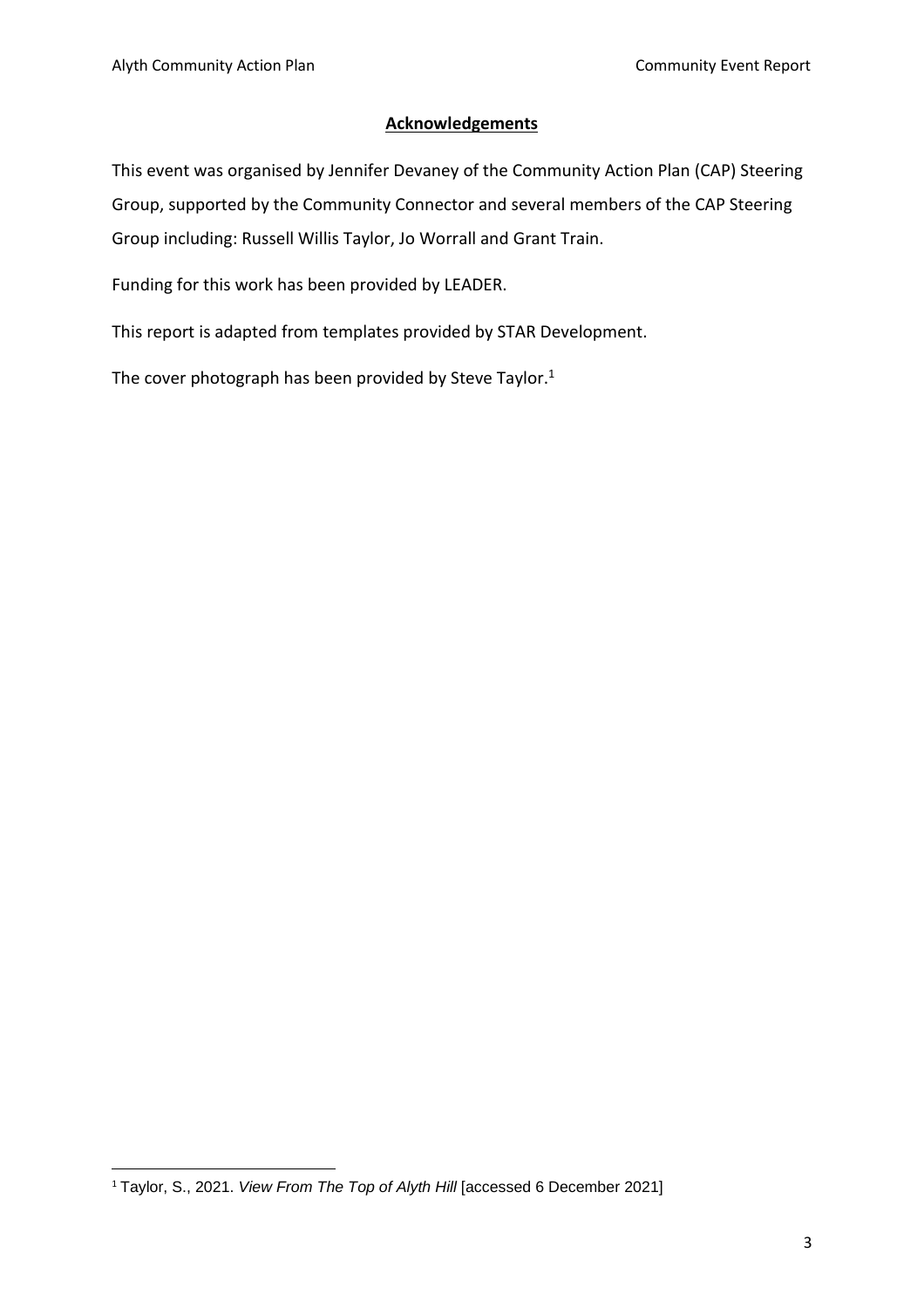#### **Introduction**

This report summarises the findings of the Community Event held in Alyth on 25 September 2021.

The event was held as part of the CAP engagement process and will inform the preparation of the finalised Community Action Plan 2021-2026.

Several other methods of engagement were also utilised, including:

- Community Views Survey
- Young People's Survey (12-17 years old)
- Children's Survey
- Pop-up Stalls
- Travelling Tea Party
- Focus Groups
- Stakeholder Interviews
- Social Media Engagement
- Visitor Survey

#### **Organisation**

Planning and promotion of the event was led by Jennifer Devaney of the CAP Steering Group, with support from other members and the Community Connector. Guidance provided by STAR Development influenced certain aspects of the event.

The event was an opportunity for the community to discover findings from the engagement process. There were stalls for the six key themes, various community groups and entertainment. Refreshments were also available in the form of the Macmillan Coffee Morning which also took place on the Square, raising £614.50.

#### **Attendance**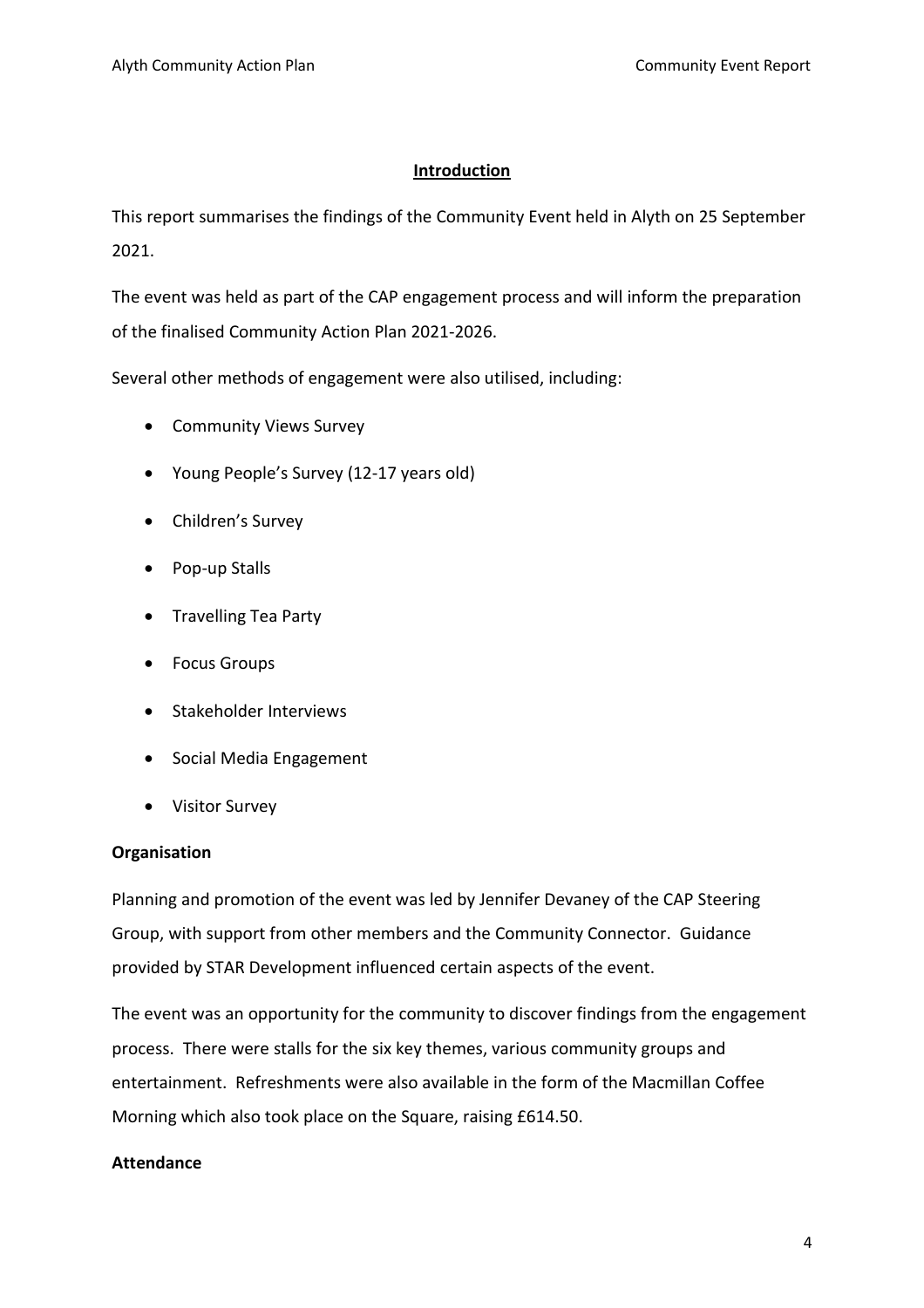Using a variety of methods including signing-in book, click-counter and coffee morning attendance, a minimum of 250 people were recorded as having engaged in the event in different ways. However, we estimate that the actual number may have been closer to 400. Additionally, 77 people provided contact details in order to receive future updates regarding the process.

#### **Voting:**

Attendees were given three tokens each to vote for the theme/themes which were most important to them. They could vote for three different themes or place all three votes on one theme. This was not restricted.

This method was used in order to establish the three key themes which the community felt should be prioritised first. This does not imply that remaining themes are passed over: it is a means whereby the various community groups can address the themes which they know the wider community view as the most important first. It is paramount that the wider community see that their voices have been listened to.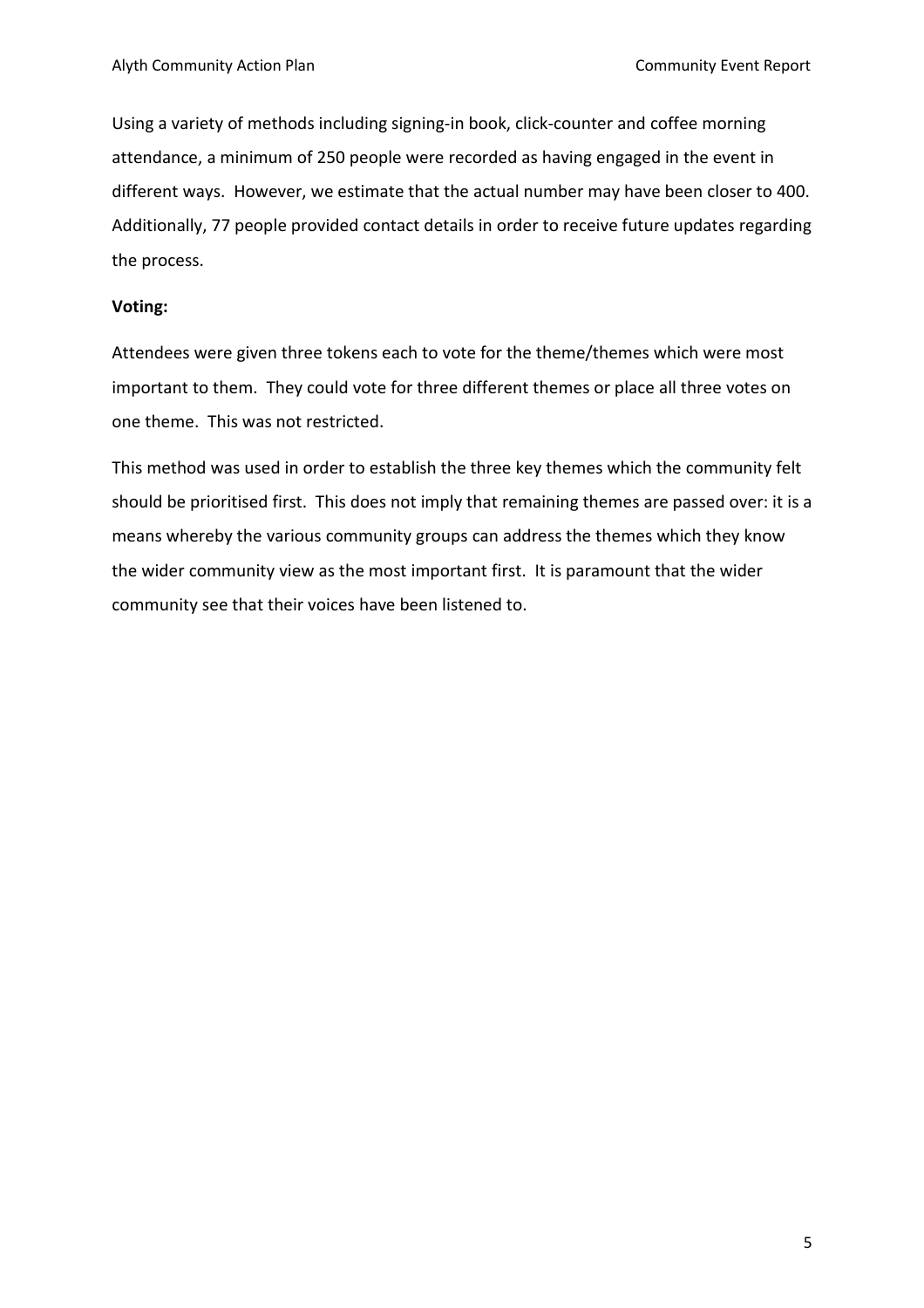# **Theme 1: Built Environment**

# *Subthemes: Derelict Land, Roads and Parking, Street Furniture and Appearance*

| <b>Vote Percentage</b> | <b>Project Examples</b>                                                                                                                                                                                                                     | <b>Feedback/Additional Ideas</b>                                                                                                                                                                                                                                                                                                                                                                                             |
|------------------------|---------------------------------------------------------------------------------------------------------------------------------------------------------------------------------------------------------------------------------------------|------------------------------------------------------------------------------------------------------------------------------------------------------------------------------------------------------------------------------------------------------------------------------------------------------------------------------------------------------------------------------------------------------------------------------|
| 17.5%                  | Make shop frontage more<br>$\bullet$<br>attractive.<br>Repurpose derelict sites (e.g.<br>Old Sawmill as an entrance to<br>the Den).<br>Improve parking (e.g. timed<br>parking, identify site for new<br>car park)<br>Better street lighting | Have a men's shed.<br>Develop the old mills to<br>$\bullet$<br>preserve heritage and<br>history.<br><b>Adventure Centre</b><br>development.<br>Hostel or cheap<br>accommodation.<br>Dedicated long-term<br>parking.<br>Art exhibition space for<br>artists.<br>Trailer in big park should be<br>redecorated (mural?).<br>Public toilets.<br>Fire-damaged building on<br>Airlie Street is a danger and<br>needs to be sorted. |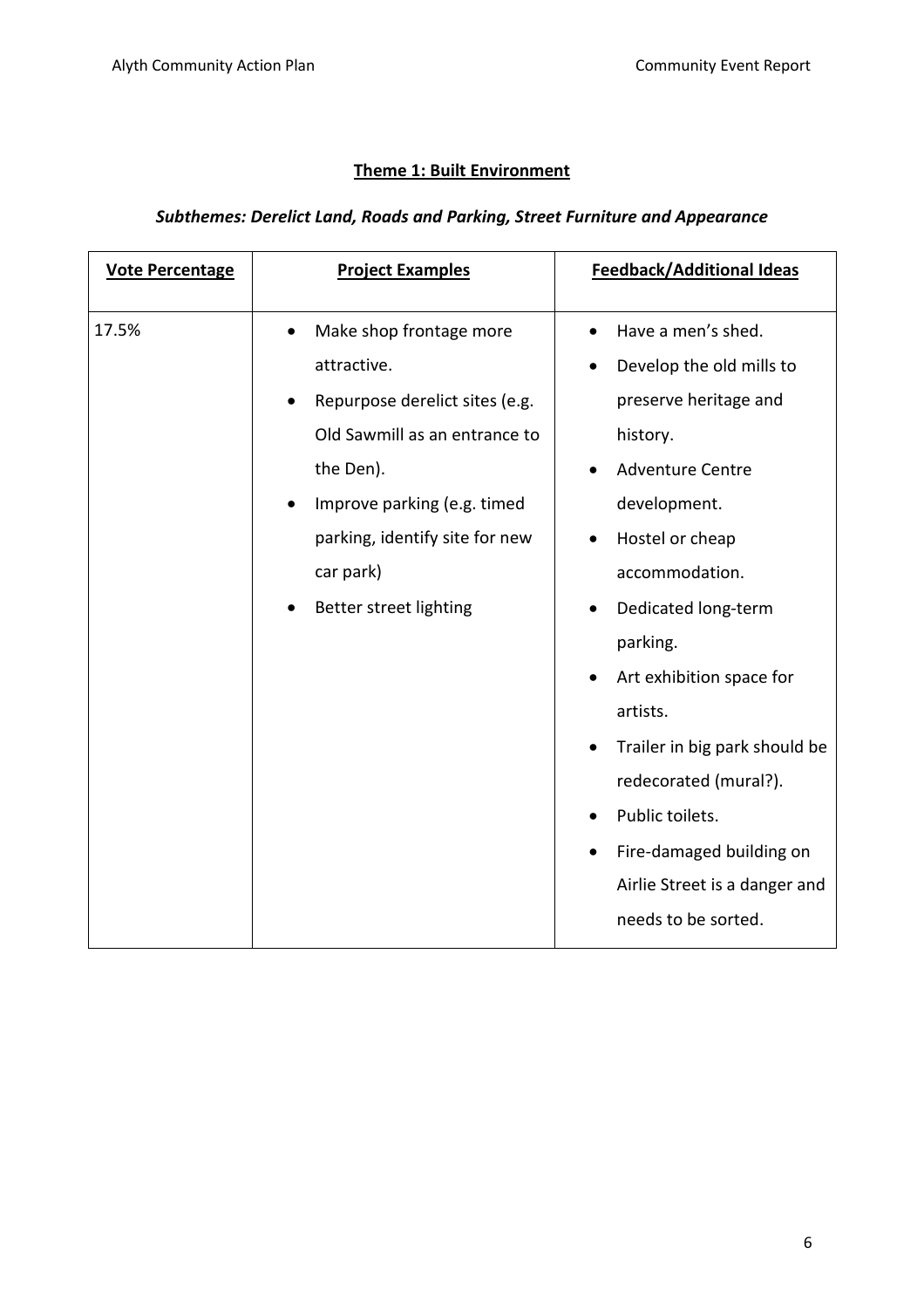#### **Theme 2: Parks, Recreation & Heritage**

# *Subthemes: Recreational Spaces and Facilities, Skatepark, Museum and Playparks for*

*Children*

| 27.9%<br>More facilities for kids.<br>More accessible community<br>$\bullet$<br>Family History group<br>spaces.<br>Building a skatepark.<br>Area next to the fire<br>station could be a<br>Better facilities at park for<br>$\bullet$<br>potential location for a<br>children of all ages.<br>skatepark.<br>Heritage trail (using<br>$\bullet$<br>plaques).<br>More support needed for<br>$\bullet$<br>Alyth in Bloom.<br>Photographic history<br>$\bullet$<br>exhibition.<br>Historical stamps.<br>$\bullet$<br>WWII History in Alyth<br>- Polish/Italian POWs. | <b>Vote Percentage</b> | <b>Project Examples</b> | <b>Feedback/Additional Ideas</b> |
|------------------------------------------------------------------------------------------------------------------------------------------------------------------------------------------------------------------------------------------------------------------------------------------------------------------------------------------------------------------------------------------------------------------------------------------------------------------------------------------------------------------------------------------------------------------|------------------------|-------------------------|----------------------------------|
|                                                                                                                                                                                                                                                                                                                                                                                                                                                                                                                                                                  |                        |                         |                                  |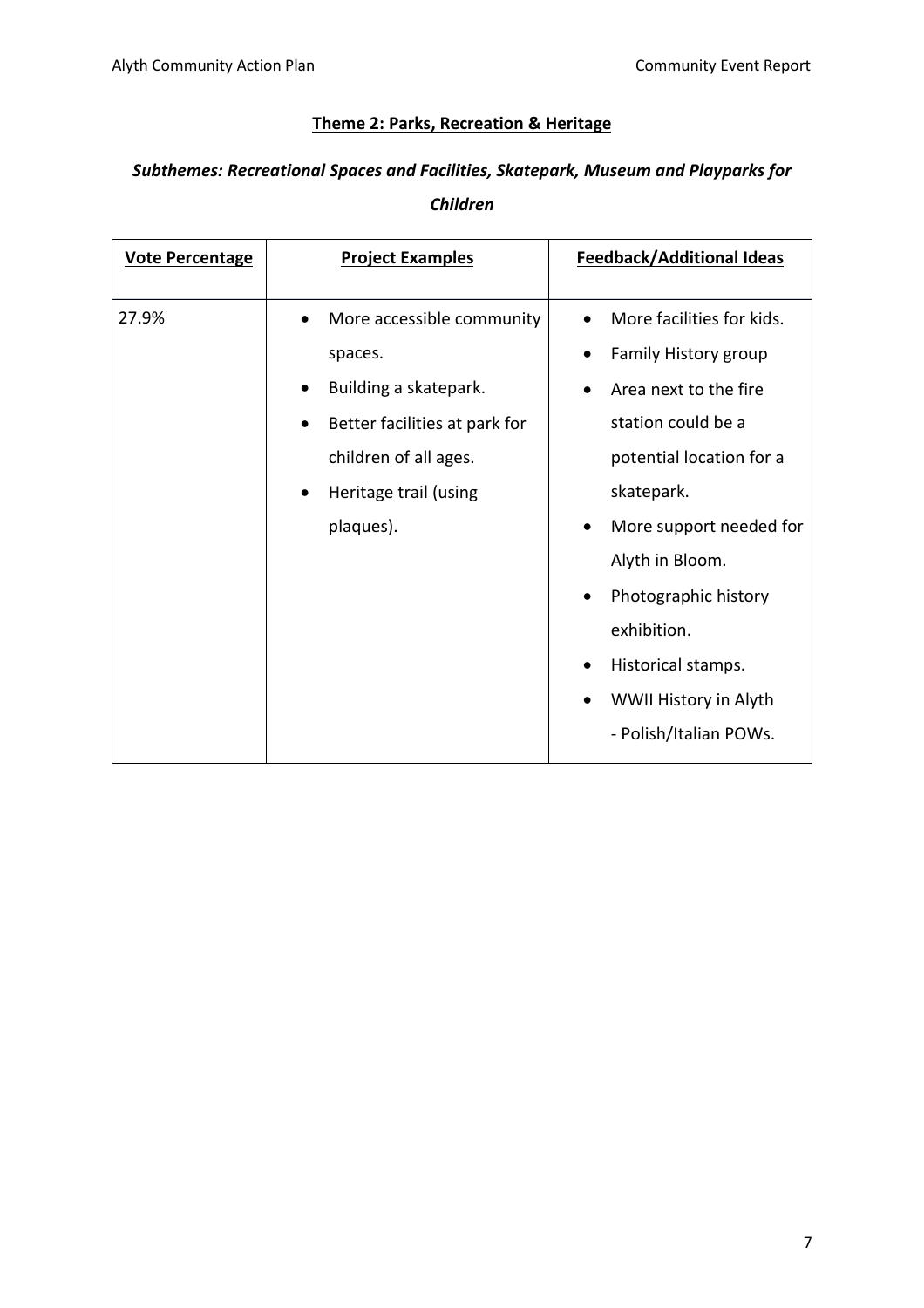# **Theme 3: Community & Culture**

# *Subthemes: Activities, Groups and Events, Community Spirit*

| <b>Vote Percentage</b> | <b>Project Examples</b>                                                                                                                                                                                                                                     | <b>Feedback/Additional Ideas</b>                                                                                                                                                                    |
|------------------------|-------------------------------------------------------------------------------------------------------------------------------------------------------------------------------------------------------------------------------------------------------------|-----------------------------------------------------------------------------------------------------------------------------------------------------------------------------------------------------|
| 10.6%                  | Support for those dealing with<br>$\bullet$<br>social isolation.<br>A volunteer hub for casual<br>$\bullet$<br>volunteering.<br>Bring back community events<br>$\bullet$<br>(e.g. Gala Day, Jam in the Den,<br>Markets).<br>Hot-desking space.<br>$\bullet$ | Love the community spirit<br>$\bullet$<br>and information on the<br>Facebook page. Keeps<br>people up to date with<br>what's going on, good or<br>bad.<br>Put public toilets in the<br>٠<br>Square. |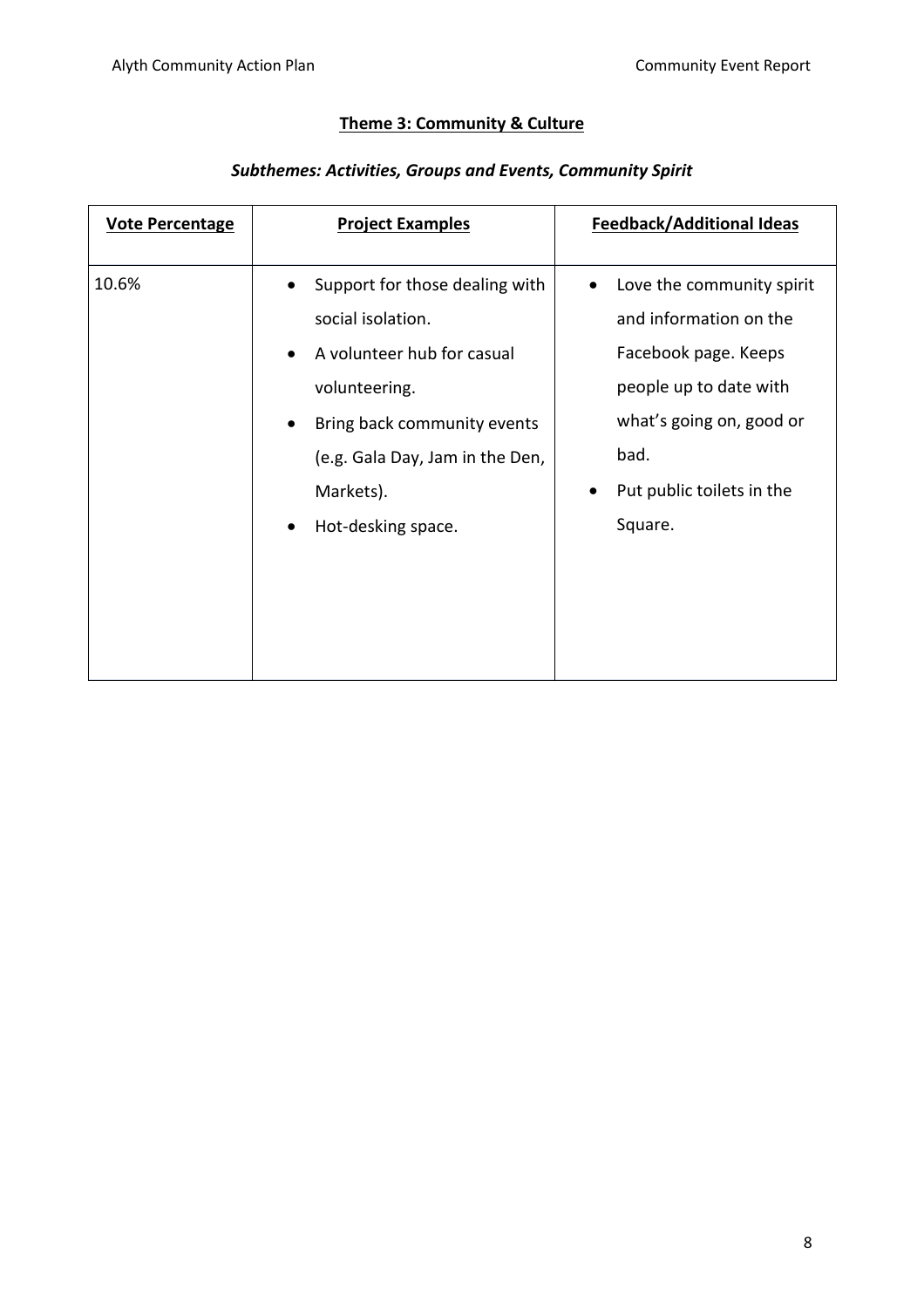#### **Theme 4: Nature & Environment**

# *Subthemes: Biodiversity and Wildlife, Flooding, Becoming a Greener Community*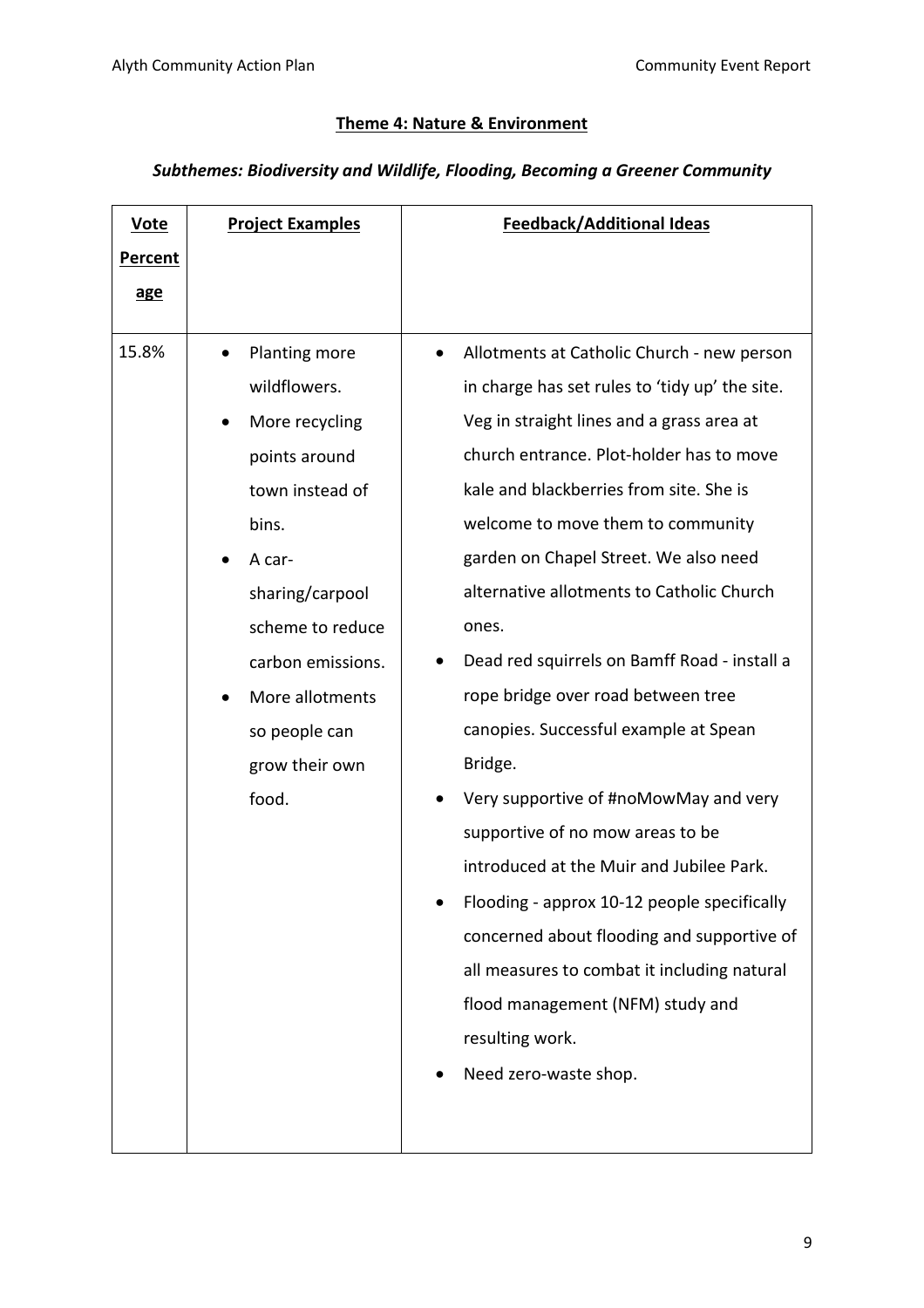|  |           | Community-owned electric vehicle with        |
|--|-----------|----------------------------------------------|
|  |           | wheelchair lift for use by community groups  |
|  |           | and individuals.                             |
|  | $\bullet$ | Couple only eating meat when it is available |
|  |           | in community fridge in Dundee (ie otherwise  |
|  |           | thrown in landfill). This helps reduce food  |
|  |           | waste                                        |
|  |           | Community electric car could be used by      |
|  |           | volunteers to help elderly to medical        |
|  |           | appointments or other activities/services.   |
|  | $\bullet$ | Resident very knowledgeable on birds - we    |
|  |           | need more swift boxes around Alyth.          |
|  |           | Community Garden on Chapel Street. Couple    |
|  |           | of residents asking if they can take produce |
|  |           | from here - Yes!                             |
|  |           |                                              |
|  |           |                                              |
|  |           |                                              |
|  |           |                                              |
|  |           |                                              |
|  |           |                                              |
|  |           |                                              |
|  |           |                                              |
|  |           |                                              |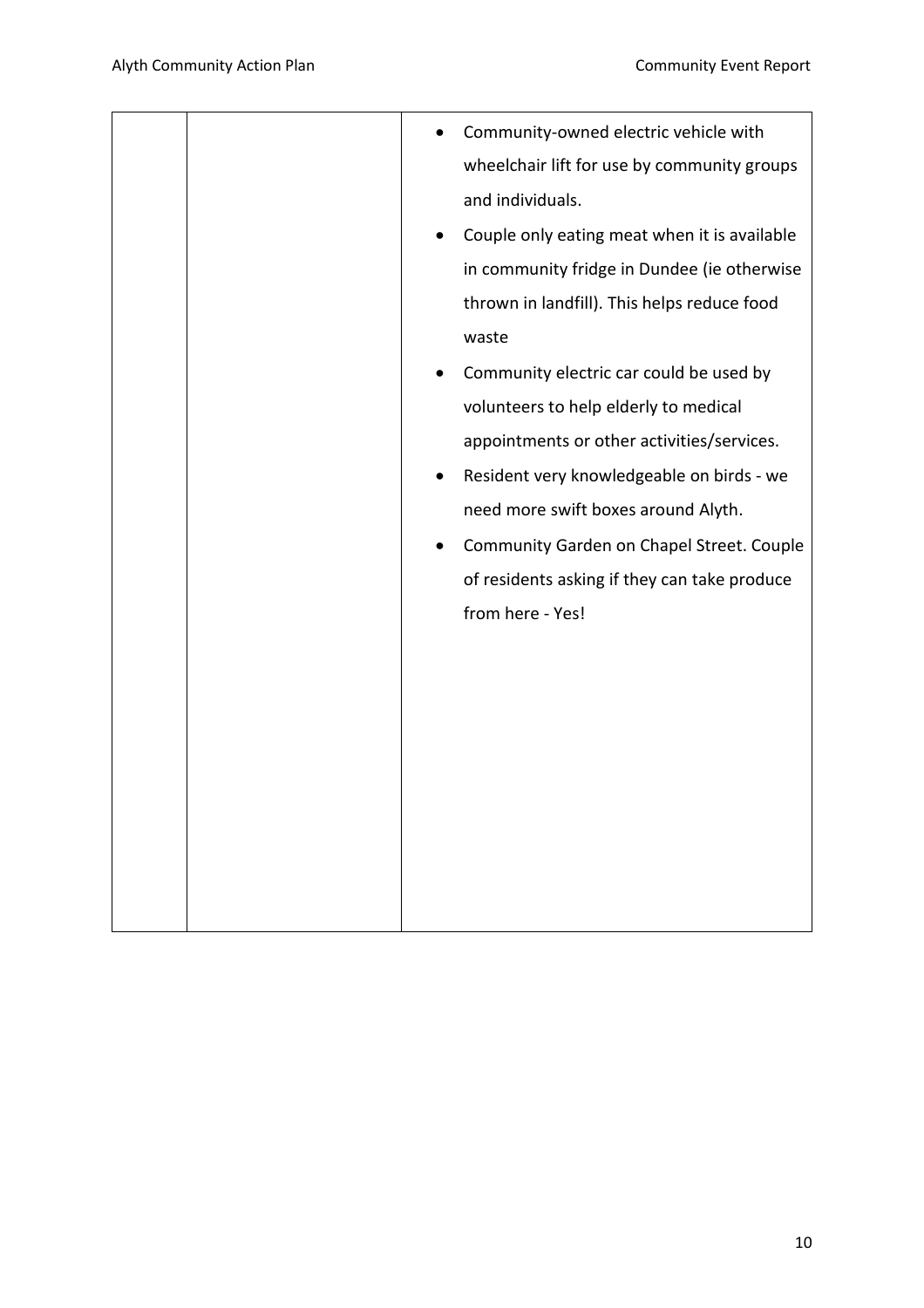#### **Theme 5: Local Economy & Tourism**

# *Subthemes: Local Economy and Employment, Tourism and Activities*

| <b>Vote Percentage</b> | <b>Project Examples</b>                                                                                                                                                                                                                  | <b>Feedback/Additional Ideas</b>                                                                                                                                                                                                                                                                                                                                                                                                                                                                                                                                                                                                                                          |
|------------------------|------------------------------------------------------------------------------------------------------------------------------------------------------------------------------------------------------------------------------------------|---------------------------------------------------------------------------------------------------------------------------------------------------------------------------------------------------------------------------------------------------------------------------------------------------------------------------------------------------------------------------------------------------------------------------------------------------------------------------------------------------------------------------------------------------------------------------------------------------------------------------------------------------------------------------|
| 11.8%                  | Initiatives to encourage<br>$\bullet$<br>residents to shop local.<br>More signage to increase local<br>visibility of what Alyth has to<br>offer.<br>A web directory of things to<br>do in Alyth<br>Have a visitor information<br>centre. | Motorhome/Campervan<br>$\bullet$<br>facilities.<br>Day and night parking.<br>Public toilets.<br>Emptying points.<br>$\bullet$<br>Community craft<br>$\bullet$<br>workshops,<br>- Alyth Creates Returning!<br>Town-wide promo<br>٠<br>campaign to attract more<br>visitors and investment.<br>Waymarked paths around<br>Alyth.<br>Skill-sharing workshops.<br>Adventure centre - Alyth<br>could expand on MTB area,<br>other road routes, walks,<br>other 'adventure' areas.<br>Would need improved<br>infrastructure and possibly<br>government support to<br>encourage more businesses<br>to start up here in Alyth.<br>More activities to attract<br>families and kids. |
|                        |                                                                                                                                                                                                                                          |                                                                                                                                                                                                                                                                                                                                                                                                                                                                                                                                                                                                                                                                           |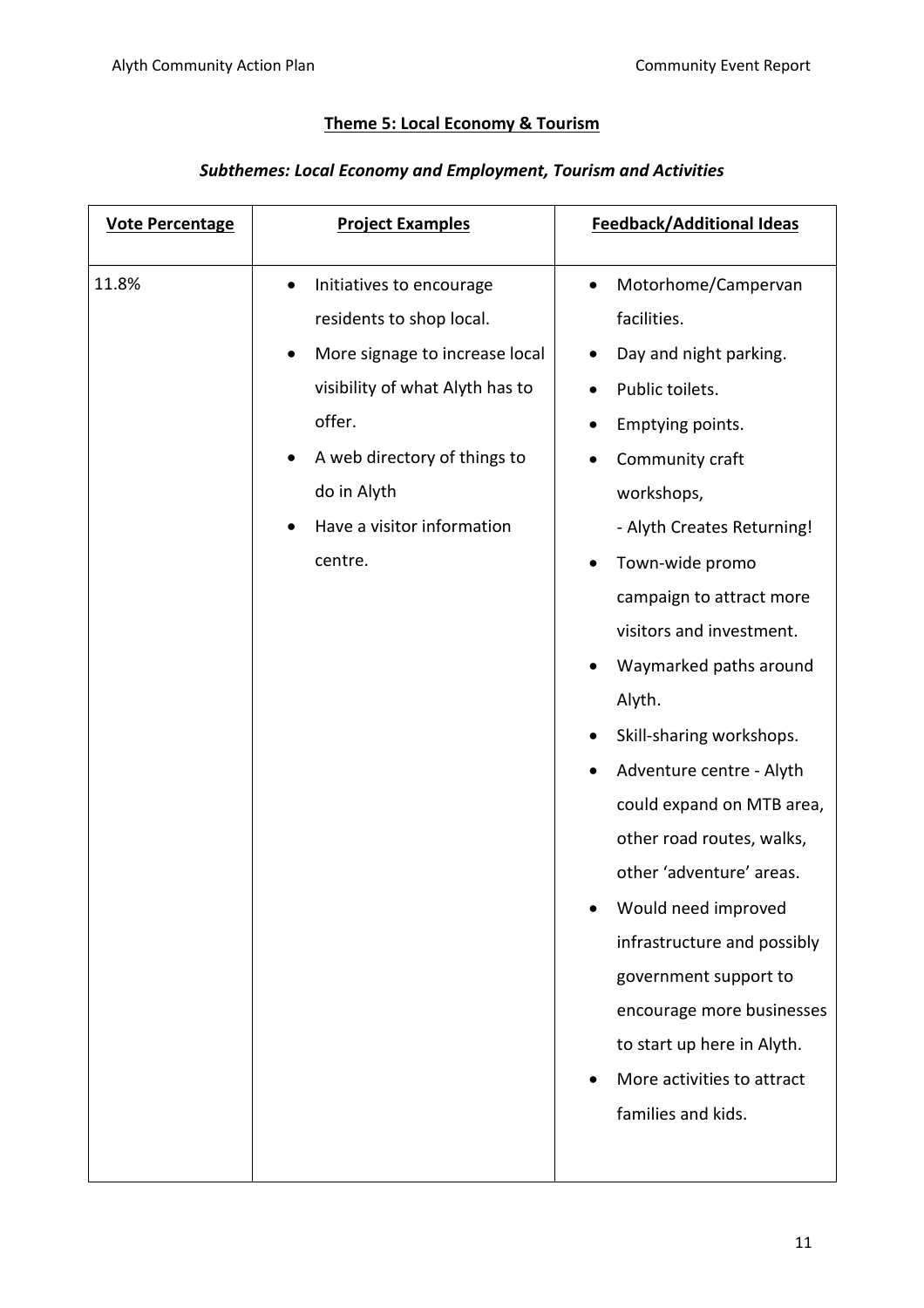|  | Resident interested in        |
|--|-------------------------------|
|  | cycling but lacks confidence  |
|  | to start. Interested in using |
|  | the Thrifty One bike but not  |
|  | sure about doing this on      |
|  | her own. I offered to go on   |
|  | a cycle ride with her - she   |
|  | took my email address.        |
|  | Buddy scheme to pair up       |
|  | existing cyclists with those  |
|  | wanting to try? Potential     |
|  | for increasing cycle network  |
|  | - suggestion of using the old |
|  | railway line north of Meigle  |
|  | for off-road route?           |
|  | do this - workshops on this?  |
|  | Opportunities to help at      |
|  | Community garden and          |
|  | learn from others?            |
|  | Community garden on           |
|  | <b>Chapel Street</b>          |
|  | At least four individuals or  |
|  | couples new to Alyth since    |
|  | first lockdown. This event    |
|  | has been a great way to       |
|  | find out what is happening -  |
|  | keen to get involved.         |
|  | More recycling bins in the    |
|  | Square needed. At moment      |
|  | cans and plastic bottles just |
|  | thrown away in general.       |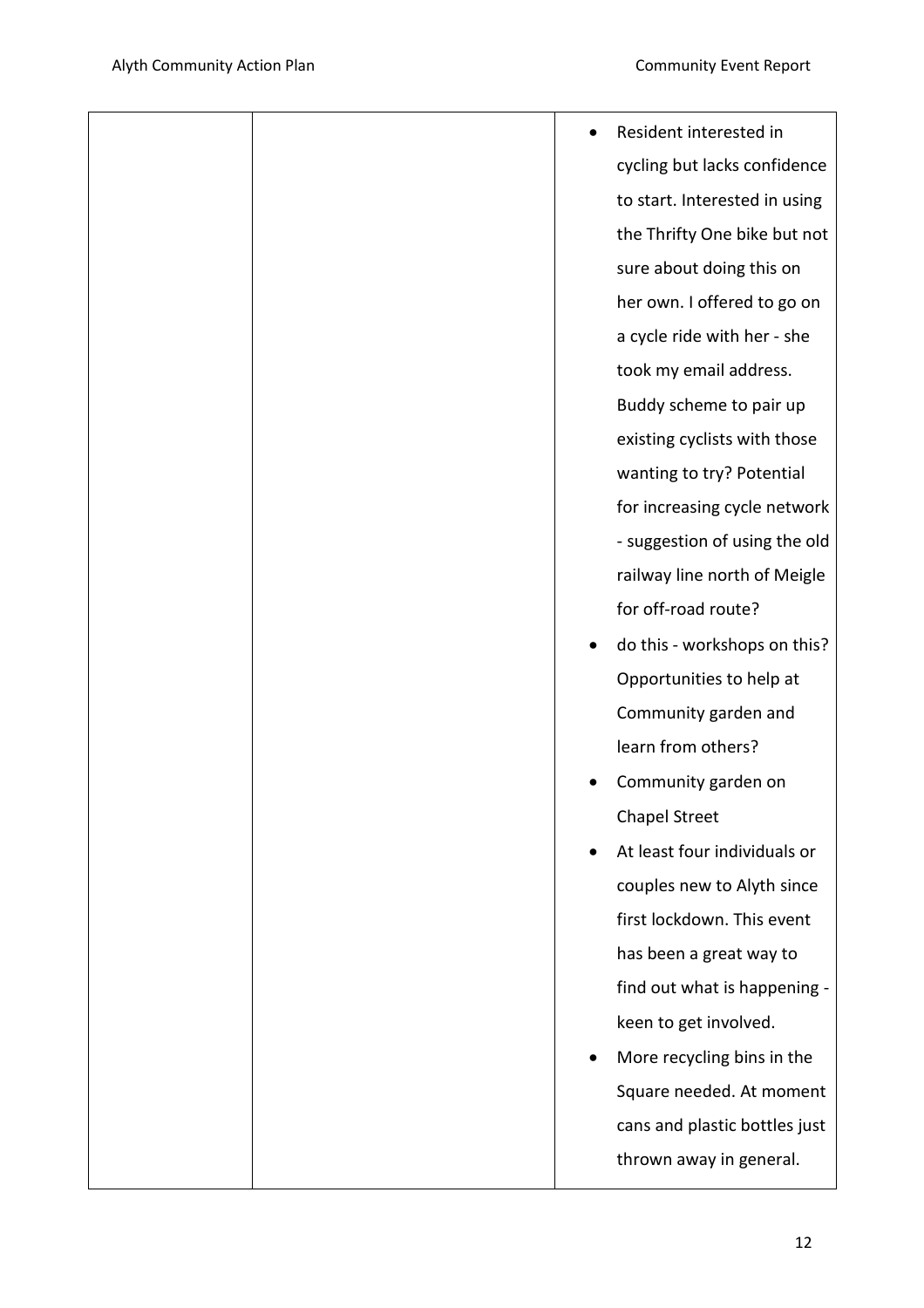|  | Dr Bike a great idea and will<br>$\bullet$<br>there be more of these?<br>Growing food - would love<br>$\bullet$<br>to learn how to. |
|--|-------------------------------------------------------------------------------------------------------------------------------------|
|  |                                                                                                                                     |
|  |                                                                                                                                     |
|  |                                                                                                                                     |
|  |                                                                                                                                     |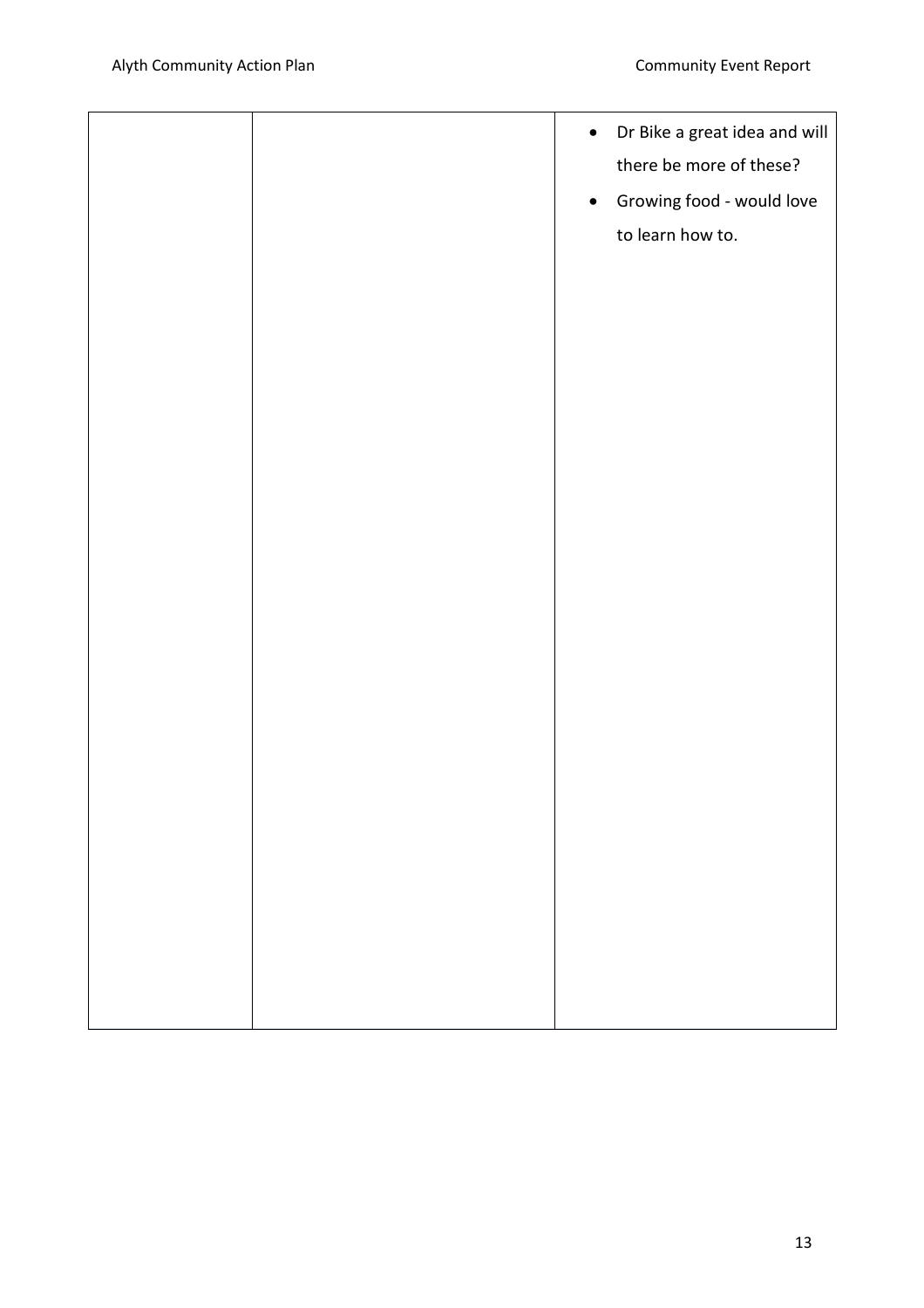# **Theme 6: Services & Accessibility**

#### *Council and Government Services, Accessibility Within the Town*

| <b>Vote Percentage</b> | <b>Project Examples</b>                                                                                                                                                           | <b>Feedback/Additional Ideas</b>                                                                                                                                                                                                                                                                                                                                                                                                                                                                                                                                                                         |
|------------------------|-----------------------------------------------------------------------------------------------------------------------------------------------------------------------------------|----------------------------------------------------------------------------------------------------------------------------------------------------------------------------------------------------------------------------------------------------------------------------------------------------------------------------------------------------------------------------------------------------------------------------------------------------------------------------------------------------------------------------------------------------------------------------------------------------------|
| 16.3%                  | Have a Citizens Advice Service<br>$\bullet$<br>in the town.<br>Pathway in Jubilee Park.<br>Improved wi-<br>fi/phone/network<br>connections.<br>More lowered pavements in<br>town. | Scaffolding next to the<br>$\bullet$<br>burnt Chinese takeaway has<br>made it inaccessible for<br>those using mobility<br>scooters, wheelchair users<br>and people pushing prams.<br>Drive2Swim project<br>- A community bus which<br>could take people to the<br>swimming pools in<br>Blairgowrie, Kirriemuir or<br>Forfar.<br>Speeding on Airlie Street is<br>$\bullet$<br>a big issue.<br>Pavement is too narrow on<br>$\bullet$<br>the Lunan's side of Airlie<br>Street.<br>Volunteer First Response<br>Team -<br>supporting/supported by<br>the ambulance service.<br>More ramps are needed in<br>٠ |
|                        |                                                                                                                                                                                   | who cannot navigate steps.                                                                                                                                                                                                                                                                                                                                                                                                                                                                                                                                                                               |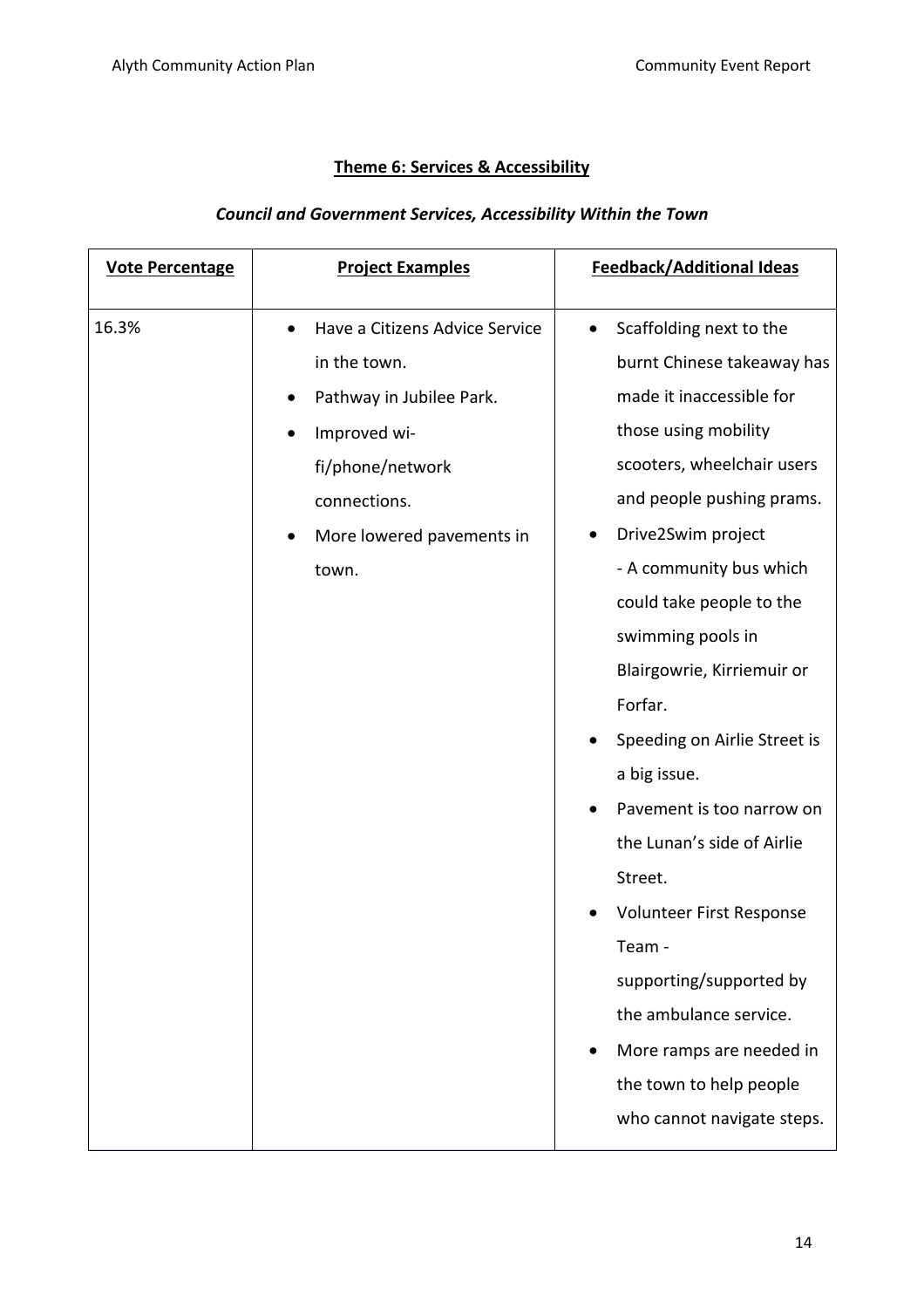|  | $\bullet$ | Broadband needs to be       |
|--|-----------|-----------------------------|
|  |           | improved so that people     |
|  |           | can work from home.         |
|  | $\bullet$ | The mobile bank and the     |
|  |           | chemist are both            |
|  |           | inaccessible to those who   |
|  |           | cannot walk. These services |
|  |           | should be confidential and  |
|  |           | not need to be carried out  |
|  |           |                             |
|  |           | in public on the street.    |
|  |           |                             |
|  |           |                             |
|  |           |                             |
|  |           |                             |
|  |           |                             |
|  |           |                             |
|  |           |                             |
|  |           |                             |
|  |           |                             |
|  |           |                             |
|  |           |                             |
|  |           |                             |
|  |           |                             |
|  |           |                             |
|  |           |                             |
|  |           |                             |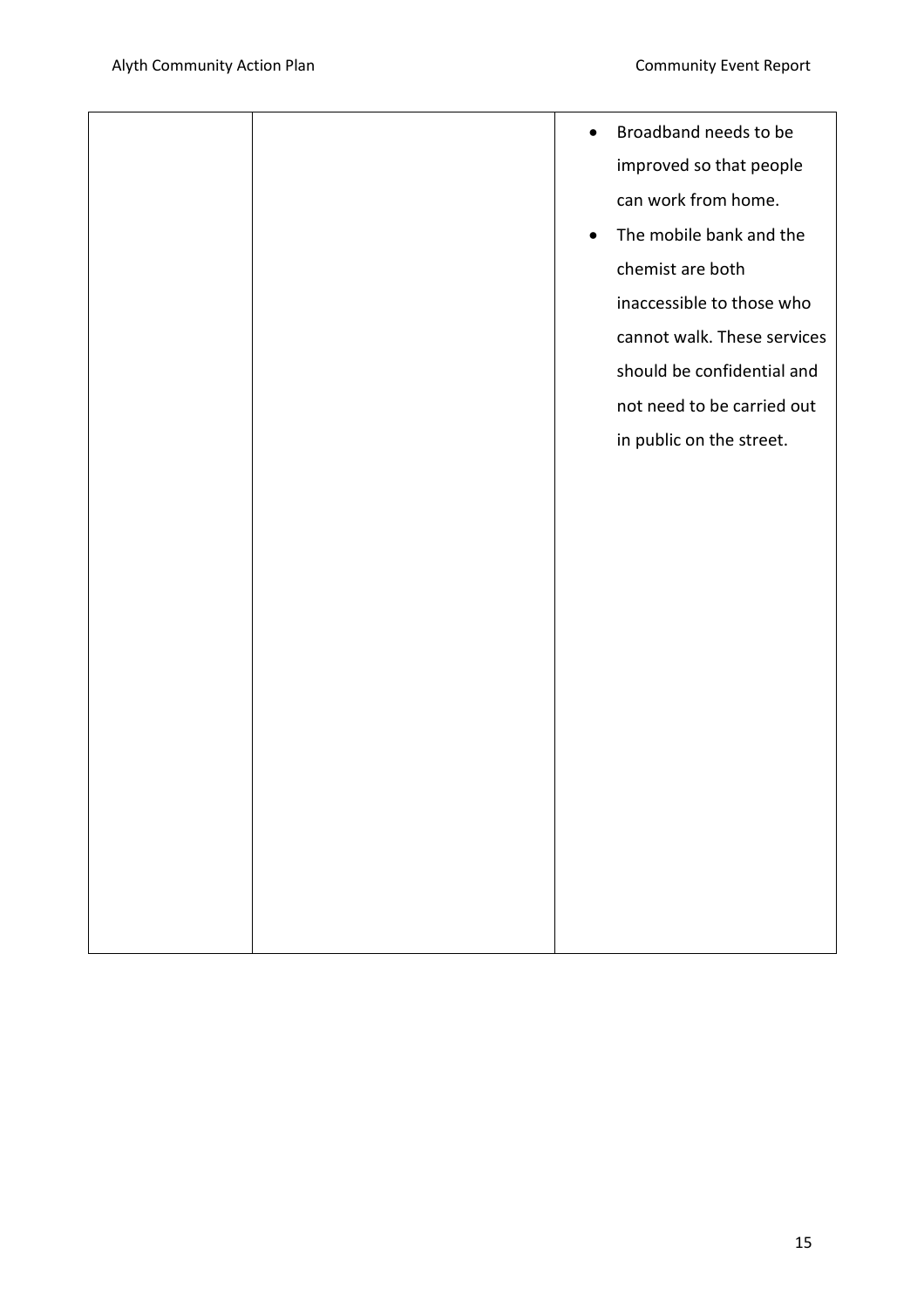

The top three themes as voted for by the Community were Parks, Recreation & Heritage (27.9%), followed by Built Environment (17.5%) and Services & Accessibility (16.3%).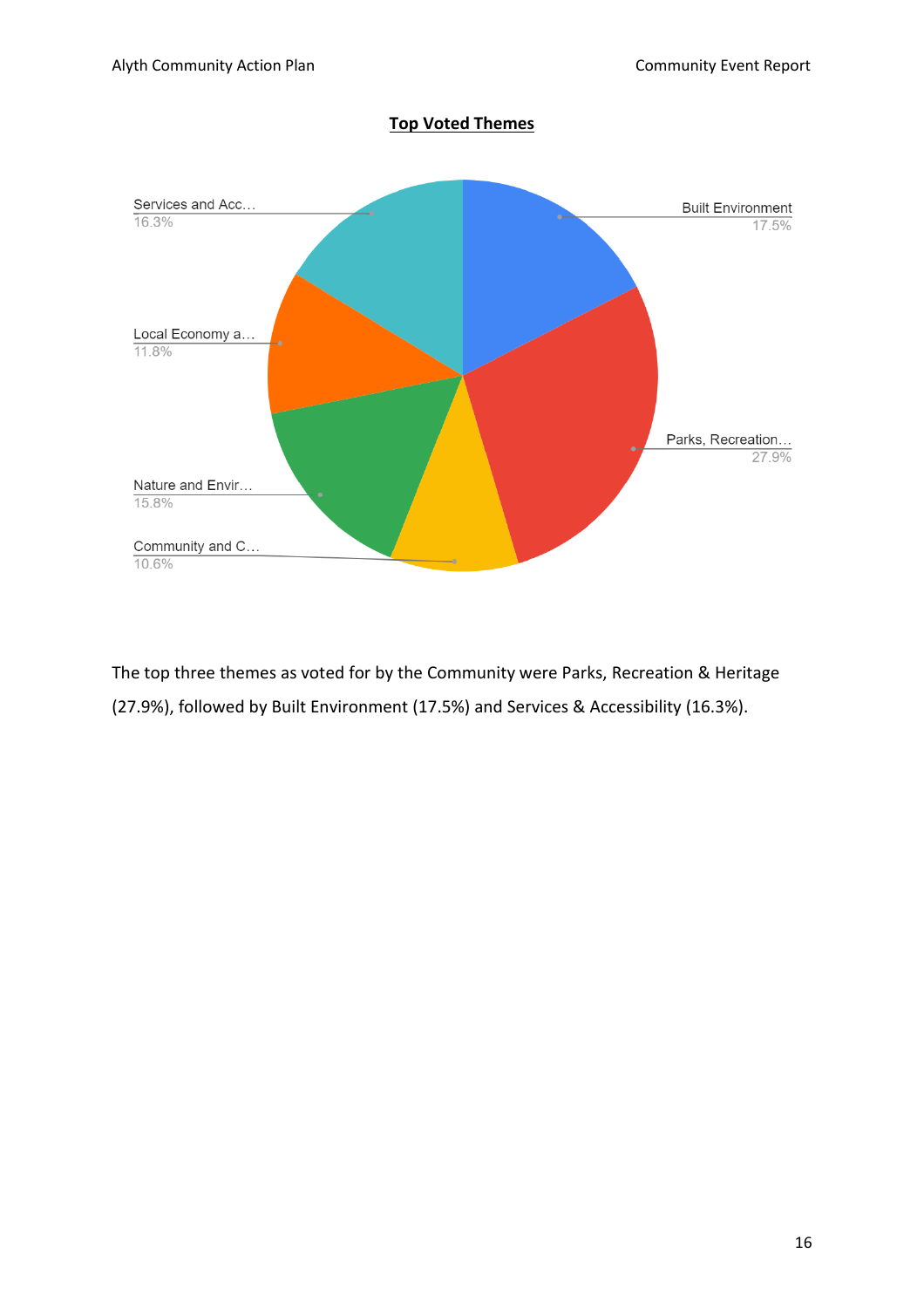#### **Contextualisation and Conclusion**

It is important that the results of the Community Event are contextualised. Parks, Recreation & Heritage was by far the most popular theme. Various project ideas fall under this category. However, by far the most talked about project has been the need for the town to have a skatepark. This is something which the community has been trying to get in place for over a decade. Young people and adults alike visited this table to vote for this reason. As such, it is necessary that this project is one of the keynotes of the Community Action Plan.

The second most voted for theme was that of Built Environment. There are many projects within this theme that are of keen interest to many. However, the most prominently discussed idea is that of repurposing or repairing derelict sites. As such, it is paramount that it features in the finalised Community Action Plan. The issue of roads and parking has also come up several times across all avenues of the engagement process. Considering that Built Environment is now the second-top theme voted for by the community, it is crucial that the community looks for ways to address this over the course of the next five years.

The third most voted for theme was Services & Accessibility. Coming just 0.5% behind in the results was Nature & Environment. As such, is clear that despite placing fourth on the priority list, Nature & Environment is also of key importance to the community. The voting results were exceptionally close between the two. It is important to note that whilst Services & Accessibility came out with the most votes, Nature & Environment had a greater number of individual votes. That is to say that the vast majority of those who voted at the Services & Accessibility table placed all of their tokens into the box. This could be argued to have skewed the outcome of the vote. However, it is pivotal that voter background is taken into account in this instance. The majority of those voting at the Services & Accessibility table had a variety of different accessibility needs or were related to someone who did. The fact that they voted for only this and discounted all others illustrates that the issue of accessibility is something which Alyth as a community needs to address.

Finally, Local Economy & Tourism and Community & Culture placed fifth and sixth during the voting process. This is surprising as both themes were highlighted to be of great importance to the community in all engagement prior to this. Thus, it is important to highlight once

17